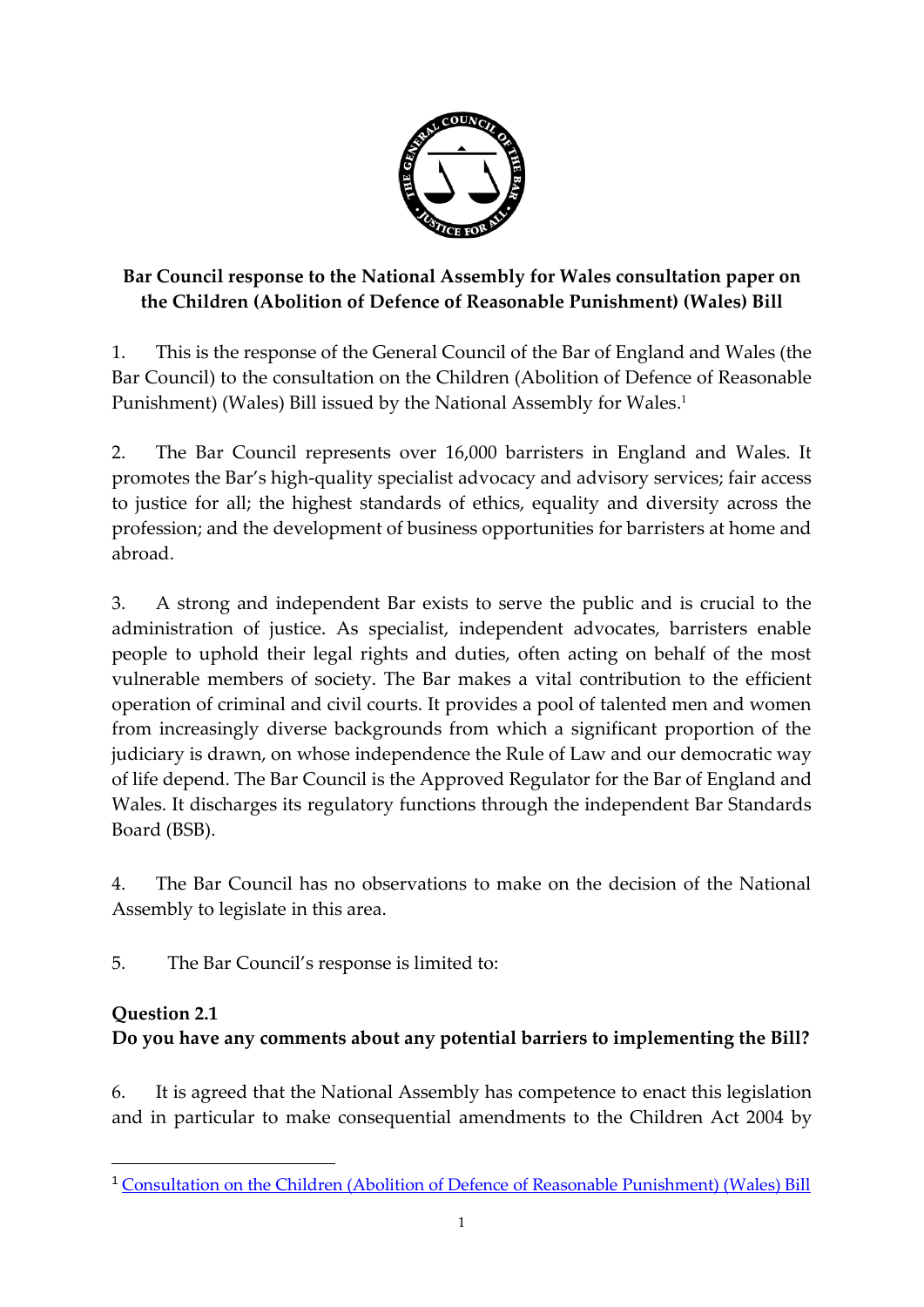virtue of the provisions of section 108 and Schedule 7B of the Government of Wales Act 2006 (as amended by the Wales Act 2017).

### **Question 5.1**

#### **Do you have any other points you wish to raise about this Bill?**

7. Whilst the Bill as drafted does achieve the intended result of extending the withdrawal of the defence of reasonable punishment to criminal and civil proceedings relating to battery, the National Assembly is invited to consider an alternative Clause 1 as follows:

#### **1 Abolition of the defence of reasonable punishment**

- (1) In relation to the offences specified in subsection (2), the battery of a child taking place in Wales cannot be justified on the grounds that it constituted reasonable punishment.
- (2) The offences referred to in subsection (1) are
	- (a) battery contrary to section 39 of the Criminal Justice Act 1988 and
	- (b) battery contrary to common law.
- (3) Battery of a child taking place in Wales cannot be justified in any civil proceedings on the ground that it constituted reasonable punishment.
- (4) In Section 58 of the Children Act 2004 (c.31) (reasonable punishment) insert
	- $''(6)$  Subsections (2) and (3) above have effect subject to Section 1 of the Children (Abolition of Defence of Reasonable Punishment) (Wales) Act 2019 (abolition of defence to battery taking place in Wales)".

8. The current law in England and Wales (via section 58 of the Children Act 2004) is that the defence of reasonable punishment is not available in criminal and civil proceedings which concern violence which amounts to actual bodily harm or more serious harm. All that is needed to achieve the purpose of the Bill is to extend that provision to battery which takes place in Wales, thereby abolishing the defence in respect of all forms of otherwise unlawful violence in Wales. That could be achieved by simply amending the Children Act. Alternatively, if there is additionally to be a Welsh-specific statute enacting this change in the law, it is not necessary (or